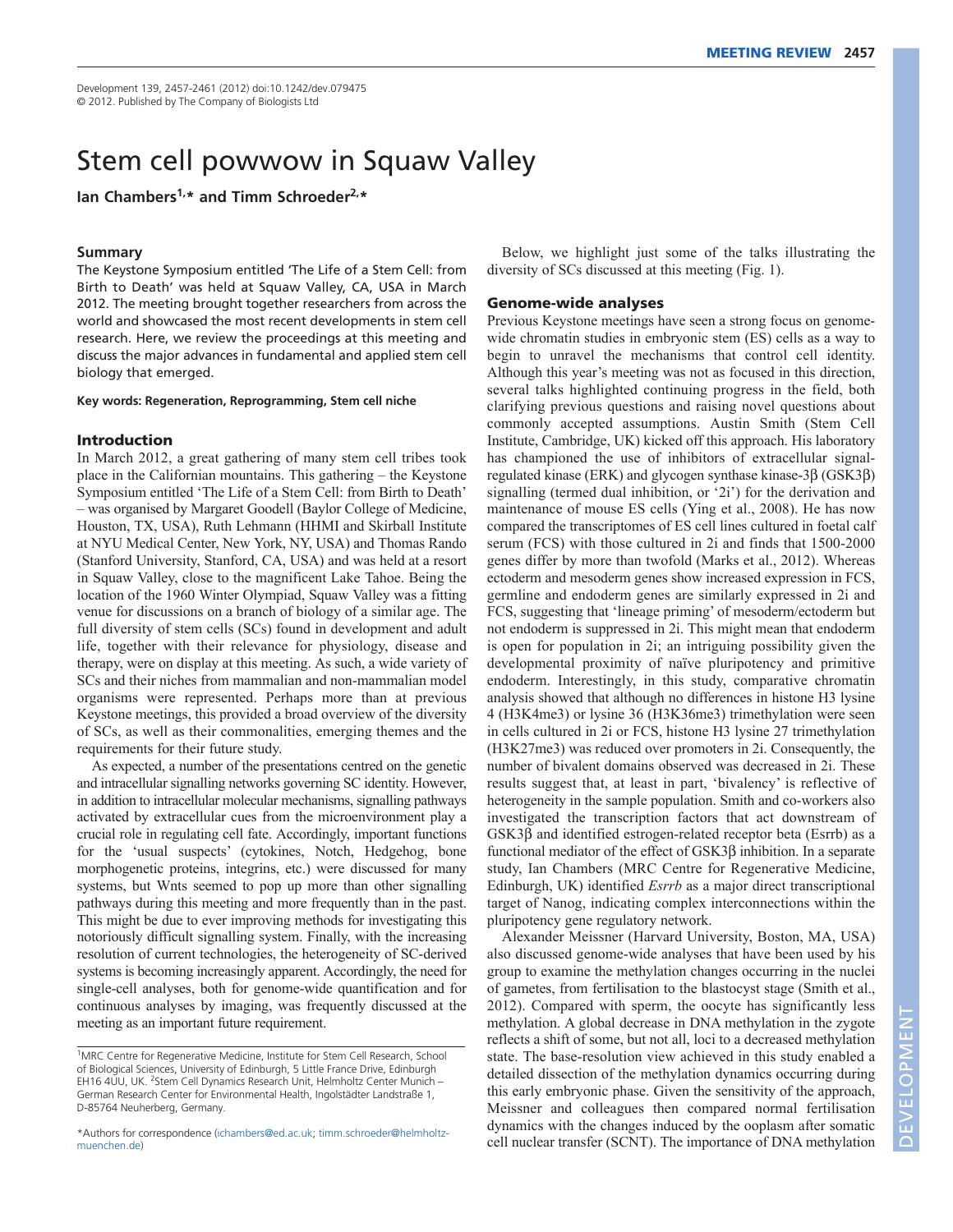

**Fig. 1. A winning team in stem cell research.** Stem cells (SCs), as defined by the ability to self-renew (circular arrow) and differentiate into more specialised cell types (straight arrow), were discussed at a former Olympic venue during the recent Keystone Symposium entitled 'The Life of a Stem Cell: from Birth to Death'. The use of a diverse team of organisms (mouse, zebrafish, planaria, *Drosophila* and human) has proved a winning combination for analysing the control of these defining SC features. The meeting synthesized aspects of SC behaviour and how these change as organisms develop or age.

for SC behaviour was further highlighted by Margaret Goodell (Baylor College of Medicine, Houston, TX, USA). The high expression of DNA methyltransferase 3A (Dnmt3a) in haematopoietic SCs (HSCs) led her to analyse the effects of deletion of Dnmt3-related proteins on HSC self-renewal. Serial transplantation studies showed increased long-term HSC selfrenewal in the absence of Dnmt3a (Challen et al., 2011). Careful quantification of the output from individual HSCs demonstrated the amazing regenerative potential of SCs, which was further increased during serial transplantation. She estimated that a single normal HSC would produce  $\sim 10^4$  HSCs after four rounds of transplantation, whereas a single Dnmt3a-deficient HSC would generate one billion HSCs by the same extrapolation. Although loss of Dnmt3b alone had a minimal effect, simultaneous deletion of Dnmt3a and Dnmt3b increased expansion even further. Genome-wide DNA methylation and transcriptome analyses showed that numerous genes are hyper- or hypomethylated upon Dnmt3a deletion, and that their expression is altered. Interestingly, however, modulation of individual gene transcription did not necessarily correlate with changing levels of methylation.

Another inspiring talk, from Joanna Wysocka (Stanford University, Stanford, CA, USA), used genome-wide analyses to study the changes occurring during neural crest (NC) development. NC gives rise to peripheral nervous system neurons and glia, mesenchymal progenitors and melanocytes. Many of these diverse cell types contribute to facial features. In fact, more than 100 different cell types, including cranial bone and cartilage, trace their origins to NC. Using methods similar to those developed by Lorenz Studer for differentiating human ES cells into NC (Lee et al., 2010), Wysocka used her previous findings on developmentally relevant chromatin enhancer signatures (Rada-Iglesias et al., 2011) to identify over 4000 putative NC enhancers. Strikingly, genes most closely associated with these active enhancers were implicated in craniofacial development and abnormalities. Examination of the motifs most enriched at NC enhancers identified a binding motif for transcription factor AP-2 (TFAP2A), a protein that is sufficient to transform *Xenopus laevis* neural progenitors into NC when ectopically expressed. Also highly enriched at NC enhancers are motifs for the nuclear receptors NR2F1 and NR2F2, the expression of which is strongly increased during differentiation to NC.

### **Pluripotency and the germ line**

Pluripotent cells again featured strongly at this meeting. In addition to the above talks, many projects aimed to relate features of in vitro pluripotent cell lines to aspects of early development, and this included assessing the relationship between pluripotency and the germ line. Azim Surani (Gurdon Institute, Cambridge, UK) discussed his group's recent studies of reprogramming during primordial germ cell (PGC) development. Surani reminded us that during the reprogramming of epiblast stem cells (EpiSCs) to ES cells or toward the PGC lineage, certain alterations are common, including X reactivation and DNA demethylation. Genes activated during PGC specification include those encoding positive regulatory domain zinc-finger protein 1 (Prdm1, or Blimp1) and Prdm14. Together with their targets, such as Kruppel-like factor 2 (Klf2), Blimp1 and Prdm14 regulate reprogramming of the germ line. Surani reported that, during EpiSC to ES cell reprogramming, enforced expression of Prdm14 together with Klf2 enhances reprogramming efficiency (Gillich et al., 2012). During this reprogramming, PGC markers are also upregulated. Surani therefore asked whether the expression of PGC genes was required for the reprogramming of EpiSCs to ES cells by performing the same experiment in  $Blimp1^{-/-}$  cells, in which PGC development is blocked at an early stage. Interestingly, it was still possible to reprogram the *Blimp1*-deficient EpiSCs to an ES cell state.

Continuing with the focus on germ cells, Ruth Lehmann (HHMI and Skirball Institute at NYU Medical Center, New York, NY, USA) described the role of gene repression during *Drosophila* germ cell development mediated by a germline-specific gene aptly named *polar granule component* (*pgc*). Pgc inhibits Positive transcription elongation factor b (P-TEFb; Cdk9 – FlyBase) function, which leads to a lack of phosphorylated RNA polymerase II. Pgc is expressed during the formation of repressive chromatin centres (RCCs), which act to block transposons in the germ line and *pgc* mutants show delayed RCC formation. Interestingly, mutations in the H3K9 methyltransferase dSETDB1 (Eggless – FlyBase) also show reduced levels of Piwi-interacting RNAs (piRNAs) and increased transposable element transcript expression. Yukiko Yamashita (University of Michigan, Ann Arbor, MI, USA) also presented studies of the *Drosophila* germ line, in this case analysing chromosome segregation during SC division. Although no asymmetric autosome segregation could be found (Yadlapalli et al., 2011), X and Y chromosomes segregate asymmetrically, with the SC retaining the original chromosome. Ongoing studies concern the role of centrosomes, cytoskeleton to chromosome linkage, and chromatin modification in the control of this surprising and potentially very basic mechanism of inheriting and preserving genetic information. In his talk, Shukry Habib (from the Nusse laboratory, Stanford University, Stanford, CA, USA) also noted an apparent asymmetric segregation of different molecules during ES cell division that could be induced by localised Wnt sources.

#### **Regeneration, reprogramming and pluripotency**

Peter Reddien (MIT, Whitehead Institute, Boston, MA, USA) described studies of pluripotent SCs ('neoblasts') in planaria, which are proving to be an interesting model system in tissue regeneration research. Radiation-sensitive neoblasts are widely distributed in the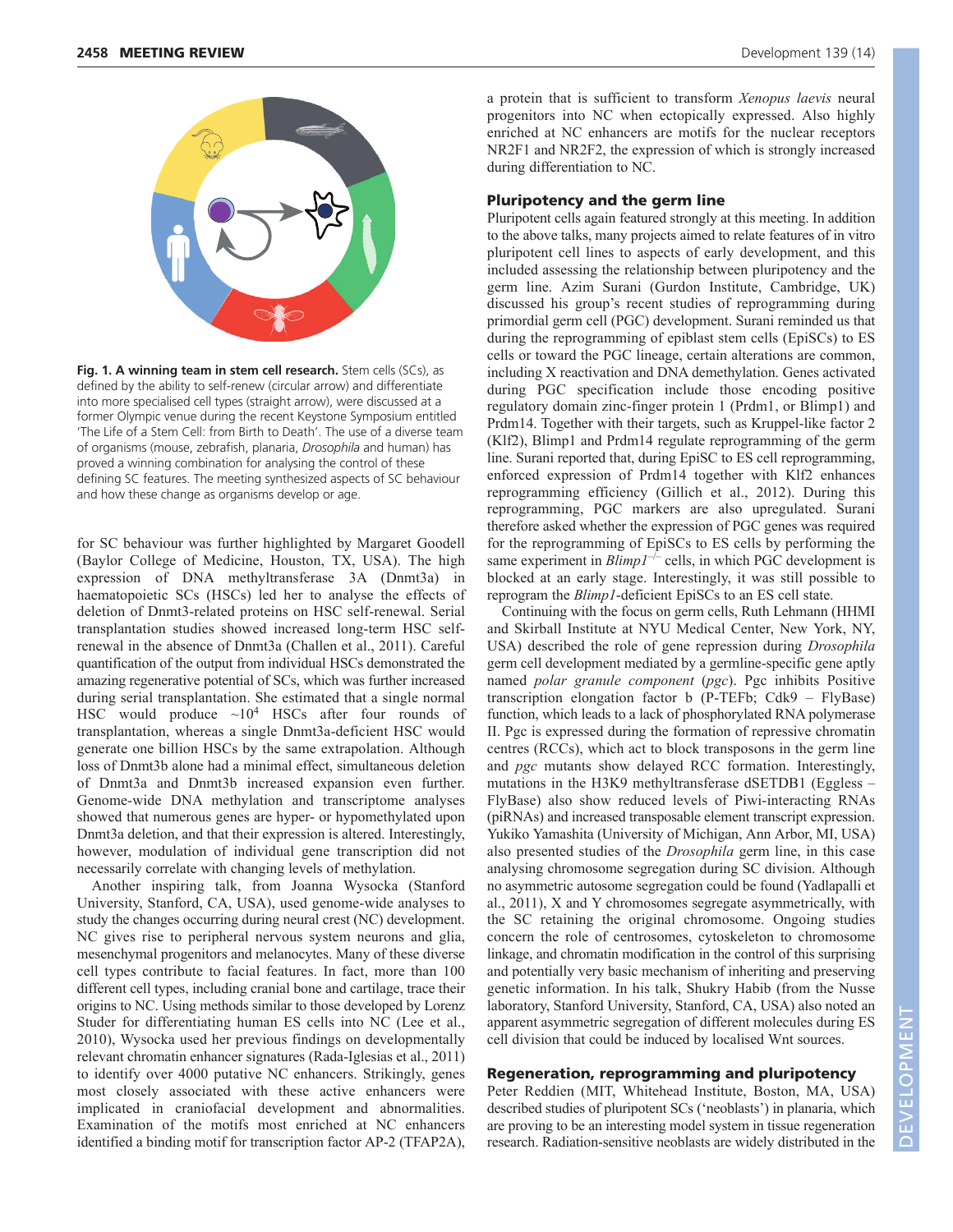organism and can rescue lethally irradiated recipients upon transplantation (Wagner et al., 2011). In fact, single cells from the neoblast population can completely take over the genetic composition of an irradiated host (though whether all neoblasts display such pluripotency remains unknown). Experimental blastema formation was used to examine whether subsets of neoblasts are specialised for particular functions. For example, eye regeneration occurs by activation of genes required for eye formation in neoblasts near wounds (Lapan and Reddien, 2011). Such cells can be seen trailing back from the forming eye to the site of wounding. Eye marker gene expression also suggests the presence of some specialised neoblasts in undamaged planaria. These studies suggest that, in this context, not all SCs are identical.

Using the chick embryo as a model, Claudio Stern (University College London, London, UK) discussed embryonic regulation, a unique property of amniote embryos (Stern, 2006). This form of regeneration can result in axis duplication and, in the extreme, the formation of identical twins. His previous studies showed that the transforming growth factor  $\beta$  (TGF $\beta$ ) member vegetal 1 (Vg1), which can induce an ectopic axis when misexpressed, is normally expressed in the posterior marginal zone of the chick embryo. The Stern laboratory has now shown that when an embryo is cut into anterior and posterior halves, Vg1 becomes activated in the anterior portion at randomly left or right positions. Current efforts are focused on the functional analysis of microarray data to determine how Vg1 expression is activated and hence how patterning information is re-established during regeneration.

A number of studies have attempted to compare ES cells with induced pluripotent stem (iPS) cells. Konrad Hochedlinger (Massachusetts General Hospital, Boston, MA, USA) presented recent studies in which he and his colleagues have used a secondary reprogramming system [with Oct4 (Pou5f1)-Klf4-Sox2 myc expressed from *Col1a1*] to compare ES and iPS cells. Prior RNA expression analysis suggested that iPS and ES cells are very similar, with the exception of maternally expressed transcripts from the *Dlk1-Dio3* cluster, which are aberrantly silenced in many iPS cell lines. In work just published (Stadtfeld et al., 2012), Hochedlinger showed that aberrant silencing could be blocked using serum replacement media rather than FCS during reprogramming. The dominantly acting component was identified as ascorbic acid. The current model is that loss of an activating imprint at *Dlk1* recruits complexes including Dnmt3a that repress the locus. How ascorbate blocks this is presently unknown. Robert Blelloch (University of California, San Francisco, CA, USA) also focused on reprogramming. He has previously shown that the miRNAs let7 and miR-294 have opposing effects on ES cell selfrenewal (Melton et al., 2010). His laboratory has now identified 20 miR-294 targets, which are being tested for their ability to recapitulate the co-operative effects of miR-294 on somatic cell reprogramming mediated by Oct4, Klf4, Sox2 and c-myc. Blelloch then described experiments that aim to determine whether these miRNAs play antagonistic roles during other developmental stages.

Turning to human SCs, Jamie Thomson (University of Wisconsin, Madison, WI, USA) introduced a new medium for human ES cell culture that improves cloning efficiencies. However, Thomson's main focus was on phosphorylation of the core pluripotency factors; using improved mass spectrometry, Thomson's group have identified 14 phosphorylation sites in Oct4 and six in Sox2 (Brumbaugh et al., 2012). Phosphorylation at two of the identified sites in Oct4, both of which lie within the homeodomain, decreases Oct4 DNA binding and transcriptional activity. Incubation of purified Oct4 with ERK identified sites outwith the DNA-binding domain as ERK targets, although other proline-directed kinases, including cyclin-dependent kinases, may act on the same residues. Nevertheless, it is interesting that ERK, a downstream effector of the fibroblast growth factor (FGF) signal required to maintain human ES cells, can act on one of the core transcriptional components. Dona Love (NIH, Bethesda, MD, USA) also described how pluripotency factors can be modified post-translationally. She described her studies of the addition of Nacetyl glucosamine (GlcNac) to chromatin components and speculated that this modification might link nutrient status to epigenetics. The pluripotency transcription factors Oct4, Sox2 and Nanog are proposed targets of this modification.

## **Potential therapeutics**

Whereas the studies discussed above focused on undifferentiated pluripotent cells, others used such cells as a starting point to study more mature progenitors and differentiated cells of potential therapeutic relevance. Lorenz Studer (Sloan-Kettering Institute, New York, NY, USA) addressed problems of efficiency when generating therapeutically relevant neural cell types from iPS cells in vitro (Lee and Studer, 2011). As in many other studies that analyse directed differentiation of pluripotent cells, a thorough understanding of the differentiation steps occurring during embryonic development has helped to identify the inductive signals required for successful in vitro differentiation. As highlighted by Studer's research, mimicking the sequential signals that occur in vivo during the differentiation of a desired cell type has dramatically improved the efficiency of deriving such cell types in vitro and has also improved the purity of the resulting cells. This is an essential prerequisite for moving these approaches into clinical trials for cell therapy using iPS-derived cell types.

In line with this, Yoshiki Sasai (RIKEN Center for Developmental Biology, Kobe, Japan) provided an exciting summary of how spectacular and highly complex 3D eye structures can develop from ES cells in vitro (Eiraku et al., 2011). They challenge the assumption that proper development can only occur in the context of a developing embryo and indicate that differentiating ES cells are capable of non-chaotic self-organisation. Paul Gadue (Children's Hospital of Philadelphia, Philadelphia, PA, USA) described recently published work (Cheng et al., 2012) on multipotent endodermal progenitor (EP) cells that can be obtained from pluripotent human cells in serum-free medium. These EP cells can be cultured long term and upon transplantation to mice do not form tumours, in contrast to human ES cells. Importantly, EP cells can be differentiated in vitro into monohormonal beta-like cells that can secrete insulin in response to glucose stimulation. These approaches highlight both the potential therapeutic use of pluripotent cell derivatives and the many optimisation steps that are required for most cell types before their clinical application.

## **Adult tissue stem cells**

Although some adult SCs appear to be closer to successful, safe clinical application, several talks demonstrated the varying degrees to which current knowledge limits the therapeutic application of different SCs. Leonard Zon (Children's Hospital of Boston, Boston, MA, USA) reviewed a screen that identified prostaglandin as an influence on the generation of haematopoietic stem/progenitor cells during early zebrafish development (North et al., 2007). Prostaglandins also affect adult mouse and human cord blood haematopoietic stem cells (HSCs) (Goessling et al., 2011); ex vivo treatment of HSCs with prostaglandin E2 before transplantation led to improved outcomes and shows promising results in an ongoing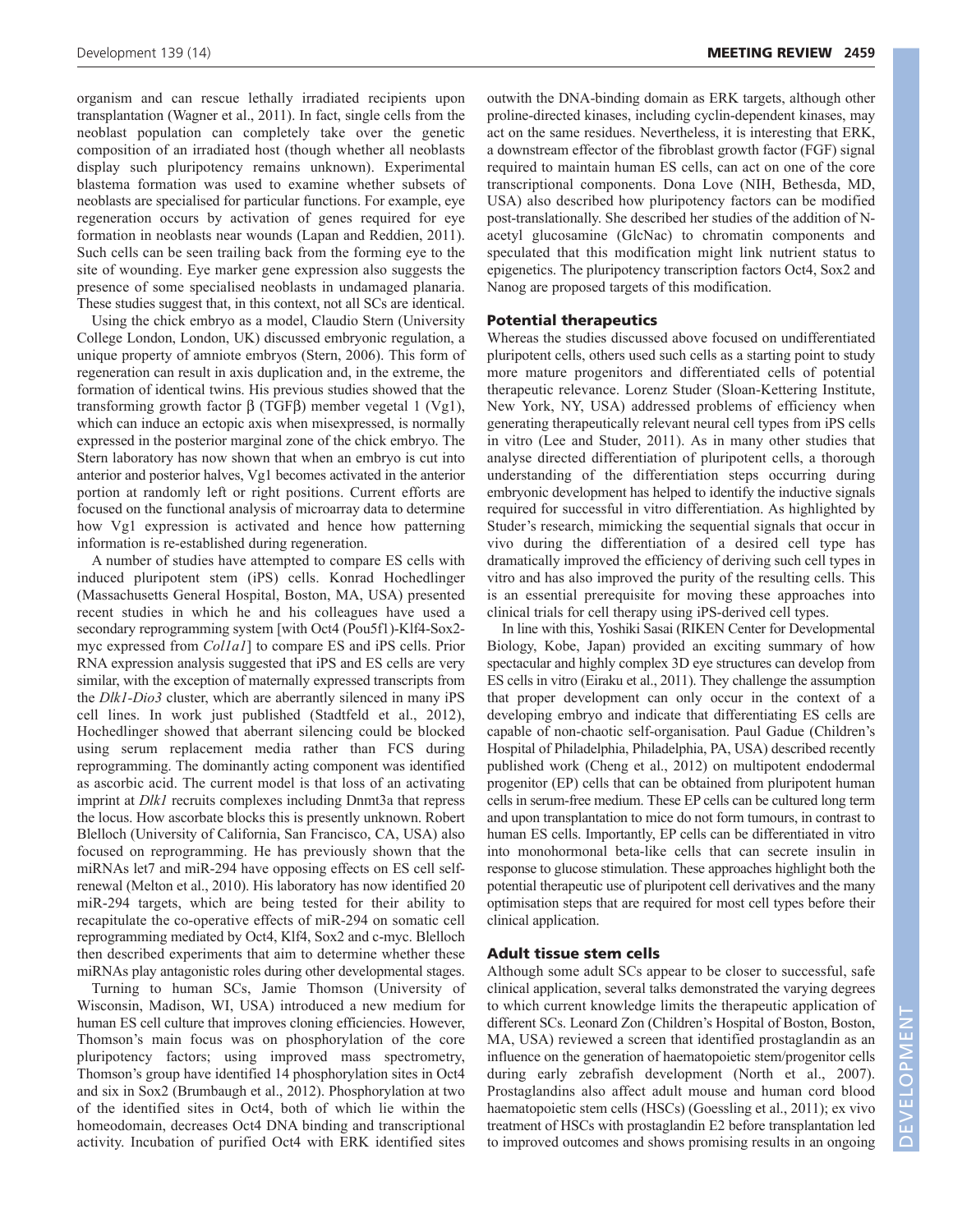phase 1 clinical trial. This is an excellent example of how basic research on a non-mammalian model organism can lead to promising clinical trials within a few years. It would be a great success if this bench – or rather fish tank – to bedside approach was able to yield patient benefit in less than a decade. However, it is worth noting that even with HSCs, as the most successfully clinically applied SC system, this transfer takes many years of intensive effort. Zon also discussed in vivo imaging approaches that identified specific migrational behaviour of nascent haematopoietic cells in zebrafish embryos. Unexpectedly, reciprocal signalling between HSCs and endothelial cells might lead to endothelial reorganisation, potentially creating novel and transient haematopoietic niches.

Landmark experiments from Hans Clevers (Hubrecht Institute, Utrecht, The Netherlands) have identified Lgr5 as a marker of intestinal SCs or crypt base columnar cells (CBCs) located at the base of the intestinal crypt. A key finding from the Clevers group is that individual Lgr5-postive cells can form 'organoids' in vitro. Toshio Sato and Clevers noticed that the cells that went on to form organoids rapidly divided to produce a Paneth cell, which is a differentiated cell found intimately interspersed among the CBCs in vivo. Sato then examined the efficiency of organoid formation using FACS-isolated cell doublets in which one cell is a CBC and the other a Paneth cell. Amazingly, the efficiency of organoid formation was radically improved, indicating that although the CBCs are the organoid-initiating cell, they perform this function most effectively when in communication with a Paneth cell (Sato et al., 2011). Moreover, FACS-sorted populations of single CBCs and Paneth cells replated at high density are able to self-assemble to form organoids. The functionality of such organoids was assessed by transferring fluorescently marked organoids into the gut of a mouse with a lesioned colon. Remarkably, several days post-injection the lesion was repaired and fluorescent cells were found at the lesion sites.

Clevers then addressed the issue of the functionality of cells at positions further up the crypt wall. He noted that delta-like 1 (Dll1) was expressed at position +5 and upwards. When these cells divide they either become Notch-expressing enterocytes or Dll1-positive cells. Interestingly, Dll4 is expressed in the CBCs, with Paneth cells expressing Notch. If the CBCs are damaged, then Dll1-expressing cells are hypothesised to divide and drop down into positions previously occupied by CBCs, where they take on CBC function, indicating that they are facultative SCs.

## **Environmental effects**

In addition to cell or tissue replacement as a potential therapeutic SC application, the rejuvenation of aged SCs to reverse degeneration was the focus of several exciting talks. Thomas Rando (Stanford University, Stanford, CA, USA) summarised numerous published studies that used parabiosis or specific molecular manipulations to alter the molecular state of old and young SCs in muscle, skin, blood, brain and liver (Rando and Chang, 2012). These studies suggest that the aged state of SCs is not an accumulation of damage or the loss of properties of these cells but rather is induced and actively maintained by the cells' environment and is, therefore, reversible. Currently, it seems more likely that aged microenvironments suppress young SC phenotypes that are supported by young niches. This opens the possibility of interfering with the aging signals from the old niches, which is typically easier than activating specific 'youthful' signals. Analysis of the molecular mechanisms underlying these changes could allow the development of therapies for rejuvenating old SCs, thus

enhancing the maintenance or regeneration of aged tissues. Although examples exist of numerous different signalling pathways (including, for example, Notch, NFKB, chemokines and mTOR), genome-wide studies suggest that Wnt signalling and chromatin modifications play a central role. Preliminary studies presented by Rando confirmed this by demonstrating the aging effect of Wnts as well as chromatin-modifying enzymes in both in vitro and in vivo models. Manipulation of Wnt signalling might thus be a promising pathway to alter and potentially reverse aged phenotypes. Obviously, targeting of therapeutics to the appropriate cell type in vivo will be challenging, and the prevention or reversion of SC aging in vitro could be a promising approach.

Christa Muller-Sieburg (Sanford-Burnham Institute for Medical Research, La Jolla, CA, USA) discussed careful quantitative analyses of haematopoietic regeneration, demonstrating predetermined and inheritable bias of repopulation kinetics, life span, proliferation potential and lineage generation of individual HSCs (Muller-Sieburg et al., 2012). These lead to changes in the pool sizes of different HSC types over time, explaining some of the changing properties of aging haematopoietic systems. Anne Brunet (Stanford University, Stanford, CA, USA) also focused on aging and discussed the epigenetic control of lifespan and neural SC fate in *C. elegans*. In addition to alterations in longevity due to genetic and environmental influences, interesting transgenerational epigenetic effects could be observed: wild-type offspring of mutants for modifiers of specific histone marks showed increased lifespan for up to three generations (Greer et al., 2011). Although the molecular mechanism underlying this surprising finding is not yet understood, it illustrates the many layers of regulation that still remain to be elucidated before a comprehensive understanding of longevity and cell fate control is achieved.

These studies, which demonstrate the importance of the niche in the aging organism, were complemented by studies highlighting the niche and its influence on SC metabolomics. Celeste Simon (Abramson Family Cancer Research Institute, University of Pennsylvania, Pennsylvania, PA, USA) reviewed the strong influence of oxygen levels and hypoxia-inducible factor (HIF) signalling on numerous developmental processes and SCs. She discussed how multiple signalling pathways, including Wnt and phosphatidyl inositol 3-kinase (PI3K) signalling, are influenced by hypoxia to regulate different SC fates. Also focusing on the importance of hypoxia for HSC self-renewal, Toshio Suda (Keio University, Tokyo, Japan) demonstrated that use of the glycolytic pathway can help to reduce oxidative stress and increase selfrenewal of HSCs. Detailed molecular analyses then allowed the identification of small molecules that induce glycolysis and improve the maintenance of HSCs ex vivo.

Finally, Benjamin Ohlstein (Columbia University Medical Center, New York, NY, USA) addressed the important question of how the number of SCs in a tissue can be controlled. Careful enumeration in the *Drosophila* gut demonstrated the reversible decline of intestinal SCs after dietary restriction. Lineage-tracing analyses and live imaging then revealed that, remarkably, diploid intestinal SCs are regenerated from polyploid enterocytes. This surprising change in ploidy during regeneration is reminiscent of the somatic divisions that reduce polyploidy during regenerative scenarios in the mammalian liver (Duncan et al., 2009).

#### **Imaging stem cells**

As with many of the studies presented at this meeting, the studies from the Ohlstein group nicely illustrated how careful quantitative microscopy can lead to unexpected novel insights even in well